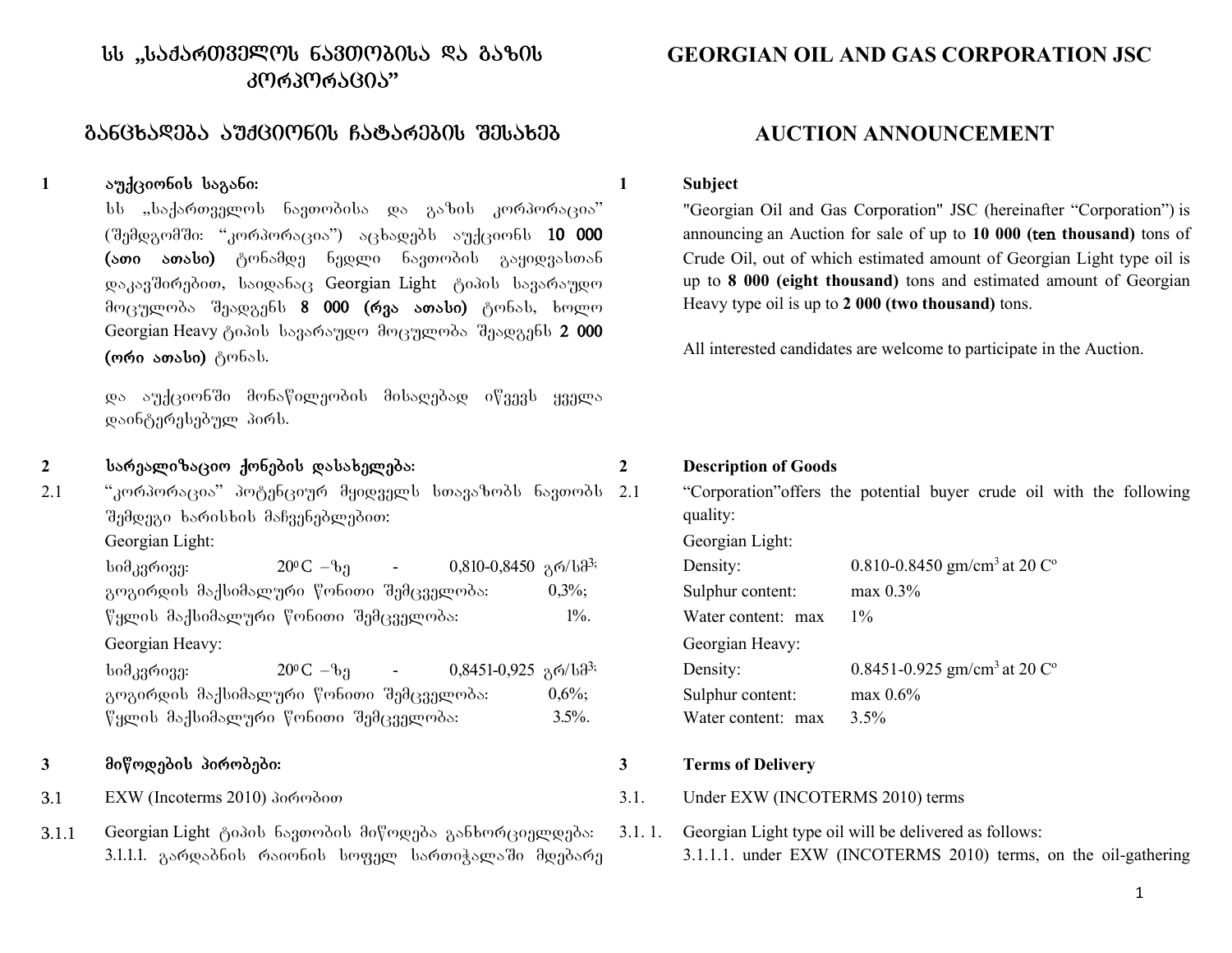,კორპორაციის" ნავთობის პირველადი დამუშავების სამსახურის ტერიტორიაზე არსებულ ნავთობის შემკრებ პუნქტში (სტაციონალური ობიექტის სარეგისტრაციო  $1120057$  EXW (INCOTERMS 2010)  $306000$ (ჩატვირთვა "მყიდველის" მიერ მოწოდებულ ავტოცისტერნებში);

3.1.1.2. გარდაბნის რაიონის სოფელ გამარჯვებაში მდებარე (თელეთის №1 სარეწი) ნავთობის შემკრებ პუნქტში (სტაციონალური ობიექტის სარეგისტრაციო ნომერი 1120056) EXW (INCOTERMS 2010) პირობით (ჩატვირთვა "მყიდველის" მიერ მოწოდებულ ავტო-ცისტერნებში).

3.1.2. Georgian Heavy Aodob bagondob do prognos gabono gongogode: 3.1.2. 3.1.2.1 გარდაბნის რაიონის სოფელ გამარჯვებაში მდებარე (თელეთის №1 სარეწი) ნავთობის შემკრებ პუნქტში (სტაციონალური ობიექტის სარეგისტრაციო ნომერი 1120056) EXW (INCOTERMS 2010) პირობით (ჩატვირთვა "მყიდველის" მიერ მოწოდებულ ავტო-ცისტერნებში);

 $3.1.2.2$  ლანჩხუთის რაიონის სოფელ სუფსაში მდებარე სარკინიგზო ჩიხში არსებულ ნავთობის შემკრებ პუნქტში (სტაციონალური ობიექტის სარეგისტრაციო ნომერი 1140071)  $EXW$  (INCOTERMS 2010) პირობით (ჩატვირთვა "მყიდველის" მიერ მოწოდებულ ავტო-ცისტერნებში ან/და ვაგონცისტერნებში);

 $3.1.2.3$  გარდაბნის რაიონის სოფელ ნორიოში არსებული ნავთობის შემკრებ პუნქტში (სტაციონალური ობიექტის bsgaregistracio 1120039) EXW (INCOTERMS 2010) პირობით (ჩატვირთვა "მყიდველის" მიერ მოწოდებულ ავტოცისტერნებში);

 $3.1.2.4$  ქალაქ — დედოფლისწყაროს — სარკინიგზო — ჩიხში არსებულ ნავთობის შემკრებ პუნქტში (სტაციონალური ობიექტის სარეგისტრაციო ნომერი  $1160015$ ) EXW  $(INCOTERMS 2010)$  პირობით (ჩატვირთვა "მყიდველის" მიერ მოწოდებულ ავტო-ცისტერნებში ან/და ვაგონ-ცისტერნებში);  $3.1.2.5$  გარდაბნის რაიონის სოფელ სართიჭალაში მდებარე "კორპორაციის" ნავთობის პირველადი დამუშავების

facility located on the territory of the Primary Oil Treatment Unit of "Corporation" in village Sartichala, Gardabani region (stationary object registration number 1120057) (to be loaded in oil tank cars supplied by the Buyer);

3.1.1.2. under EXW (INCOTERMS 2010) terms, on the oil-gathering facility located in village Gamarjveba, Gardabani region (Teleti oilfield No. 1) (stationary object registration number 1120056) to be loaded in oil tank cars supplied by the Buyer).

Georgian Heavy type oil will be delivered:

3.1.2.1. under EXW (INCOTERMS 2010) terms, on the oil-gathering facility located in village Gamarjveba, Gardabani region (Teleti oilfield No. 1) (stationary object registration number 1120056) to be loaded in oil tank cars supplied by the Buyer);

3.1.2.2. under EXW (INCOTERMS 2010) terms, in the railway terminal located in village Supsa, Lanchkhuti region (stationary object registration number 1140071) (to be loaded in oil tank cars and/or oil tank wagons supplied by the Buyer);

3.1.2.3. under EXW (INCOTERMS 2010) terms, on the oil-gathering facility located in village Norio, Gardabani region (stationary object registration number 1120039) (to be loaded in oil tank cars supplied by the Buyer);

3.1.2.4. under EXW (INCOTERMS 2010) terms, at Dedoplistskaro railway station terminal (stationary object registration number 1160015) (to be loaded in oil tank cars and/or oil tank wagons supplied by the Buyer).

3.1.2.5. under EXW (INCOTERMS 2010) terms, on the oil-gathering facility located on the territory of the Primary Oil Treatment Unit of "Corporation" in village Sartichala, Gardabani region (stationary object registration number 1120057) (to be loaded in oil tank cars supplied by the Buyer).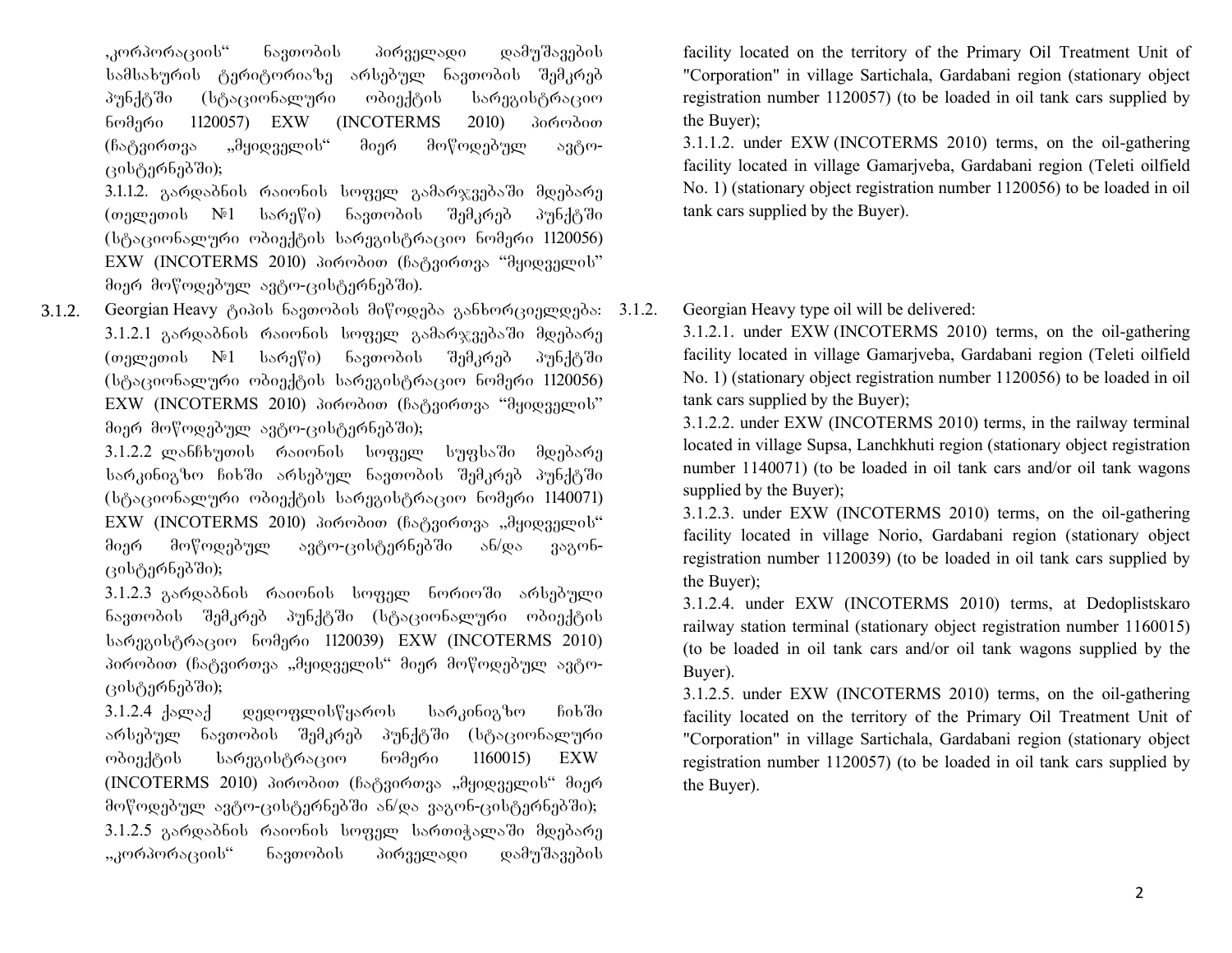სამსახურის ტერიტორიაზე არსებულ ნავთობის შემკრებ პუნქტში (სტაციონალური ობიექტის სარეგისტრაციო ნომერი 1120057) EXW (INCOTERMS 2010) პირობით (ჩატვირთვა "მყიდველის" მიერ მოწოდებულ ავტო- $(30b_0^8)$ ერნებში).

- 
- 3.2.1 Georgian Light ტიპის ნავთობის მიწოდება განხორციელდება FCA (INCOTERMS 2010) პირობით სოფელ ვაზიანის რკინიგზის სადგურის ჩიხში (ობიექტის სტაციონარული დანიშნულების კოდი – 1120011 ჩატვირთვა მყიდველის კუთვნილ ვაგონ-ცისტერნებში).
- 3.2.2 Georgian Heavy ტიპის ნავთობის მიწოდება განხორციელდება: 3.2.2.1. FCA (INCOTERMS 2010) domodoo beggge goboobob რკინიგზის სადგურის ჩიხში (ობიექტის სტაციონარული დანიშნულების კოდი – 1120011, ჩატვირთვა მყიდველის კუთვნილ ვაგონ-ცისტერნებში);

3.2.2.2. FCA (INCOTERMS 2010) domodoo beggge bygbob რკინიგზის სადგურის ჩიხში (ობიექტის სტაციონარული დანიშნულების კოდი – 1140071, ჩატვირთვა მყიდველის კუთვნილ ვაგონ-ცისტერნებში);

3.2.2.3 FCA (INCOTERMS 2010) პირობით ქალაქ დედოფლისწყაროს რკინიგზის სადგურის ჩიხში (ობიექტის სტაციონარული დანიშნულების კოდი – 1160015, ჩატვირთვა  $\partial$ ყიდველის კუთვნილ ვაგონ-ცისტერნებში).

- 3.3. navTobis miwodebis detaluri pirobebi ganisazRvreba ხელშეკრულებით (შემდგომში: "ხელშეკრულება"). "ხელშეკრულება" წარმოადგენს ამ განცხადების განუყოფელ ნაწილს, რომლის პირობებთან თანხმობას აუქციონში მონაწილეობის მსურველი პირი ადასტურებს განაცხადის წარდგენით. აუქციონში გამარჯვებული ვალდებულია "ხელშეკრულება" გააფორმოს "კორპორაციის" მიერ განსაზღვრული, ან მასთან არსებითად იდენტური პირობებით.
- $3.4.$  "ხელშეკრულების" მოქმედების პერიოდი განისაზღვრება  $3.4$  $\frac{1}{2}$ ხელმოწერის დღიდან 6 თვის განმავლობაში.

3.2 FCA (Incoterms 2010) λοιών διαφθείας του διαφθείου 3.2. Under FCA (INCOTERMS 2010) terms

3.2.1. Georgian Light type oil will be delivered: under FCA (INCOTERMS 2010) terms, at Vaziani railway station terminal (terminal code: 1120011, to be loaded into the Buyer's oil tank wagons).

3.2.2. Georgian Heavy type oil will be delivered:

3.2.2.1. under FCA (INCOTERMS 2010) terms, at Vaziani railway station terminal (terminal code: 1120011, to be loaded into the Buyer's oil tank wagons);

3.2.2.2. under FCA (INCOTERMS 2010) terms, at Supsa railway station terminal (terminal code: 1140071, to be loaded into the Buyer's oil tank wagons);

3.2.2.3. under FCA (INCOTERMS 2010) terms, at Dedoplistskaro railway station terminal (terminal code: 1160015, to be loaded into the Buyer's oil tank wagons).

Detailed terms and conditions of oil deliveries will be defined by the Contract (hereafter "Contract"). The "Contract" represents an integral part of this Announcement and the Auction Winner consents to its terms and conditions by submitting the application. The Auction Winner is obliged to sign the "Contract" under the terms and conditions defined by "Corporation" or under the terms and conditions materially identical to those defined by "Corporation".

The "Contract" shall be in force within **6 month** from the date of signature.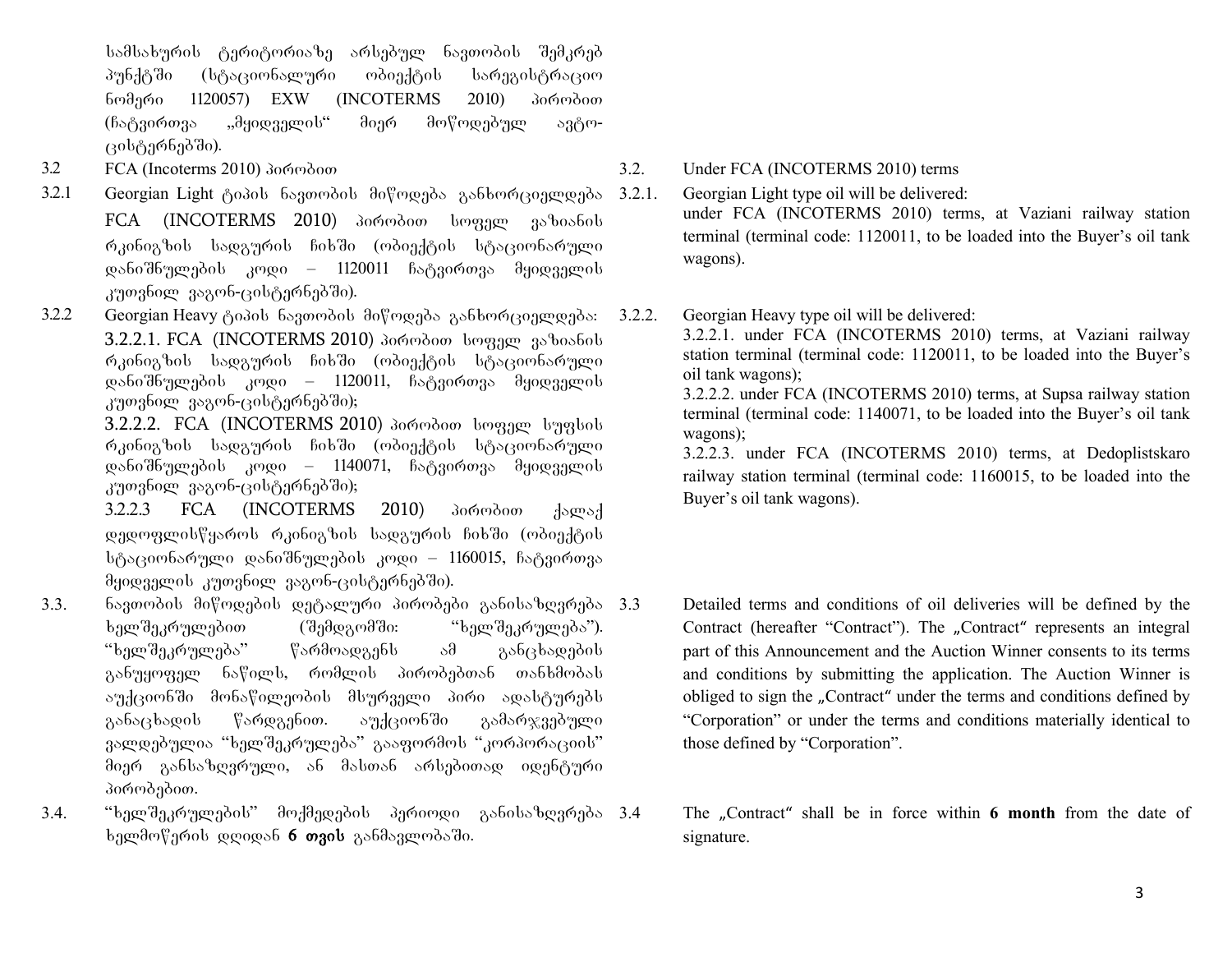### **4** auqcionSi monawileobis pirobebi: **4 Participation Terms**

4.1 აუქციონში მონაწილეობის მსურველი ვალდებულია 4.1 "კორპორაციის" საბანკო ანგარიშზე წინასწარ ჩარიცხოს 50 000 (ორმოცდაათი ათასი) აშშ დოლარი ან ამ თანხის ექვივალენტური ოდენობა ლარებში ჩარიცხვის დღეს ეროვნული ბანკის მიერ დადგენილი კურსის შესაბამისად ან "კორპორაციას" წარუდგინოს ზემოთ ხსენებულ თანხაზე საბანკო დაწესებულების მიერ გაცემული გამოუთხოვადი და უპირობო საბანკო გარანტია, კონტრგარანტია ან აკრედიტივი, რომელიც ძალაში უნდა იყოს აუქციონის  $6$ გტარების დღიდან 90 კალენდარული დღის განმავლობაში და რომელიც გამოყენებული იქნება ამ განცხადების მე-8 პუნქტით დადგენილი წესით (შემდგომში ჩარიცხული თანხა, საბანკო გარანტია, კონტრგარანტია — და აკრედიტივი მოხსენიებული იქნება როგორც "გადასახდელი"). საბანკო გარანტია, კონტრგარანტია ან აკრედიტივი, გაცემული უნდა იქნას საბანკო დაწესებულების მიერ და მასში ბენეფიციარად მითითებული უნდა იქნას სს "საქართველოს ნავთობისა და გაზის კორპორაცია". გარანტიის გამცემ საქართველოში არარეგისტრირებულ ბანკს რეიტინგი უნდა  $\partial_3$ ქონდეს მინიმუმ "A" Fitch ან სხვა საერთაშორისო სააგენტოს მიერ მინიჭებული ექვივალენტური რეიტინგი, რაც ავიზებული უნდა იქნას სს "საქართველოს ბანკის" ან სს "თიბისი ბანკის" მიერ. წინააღმდეგ შემთხვევაში გარანტია დამოწმებული უნდა იქნას სს "საქართველოს ბანკის" ან სს "თიბისი ბანკის" მიერ. საქართველოში დარეგისტრირებულ კომპანიებს შეუძლიათ წარმოადგინონ საქართველოში მოქმედი საბანკო დაწესებულების მიერ გაცემული გამოუთხოვადი და უპირობო საბანკო გარანტია.  $4.2$  ერთი ნეტო ბარელი ნედლი ნავთობის საბოლოო $4.2$ Rirebuleba gamoiangariSeba aSS dolarSi da დაანგარიშდება შემდეგნაირად: "ხელშეკრულების" ba ba do his momb bagged was dad and pay and we have separated. Inc."-ob გამოცემაში გამოქვეყნებული Urals CIF Med - Georgian

Interested bidders shall, in advance, deposit USD 50000 (fifty thousand) or equivalent in national currency of Georgia using official exchange rate published by the National Bank of Georgia on the day deposit is made) on the "Corporation's" bank account or submit to "Corporation" an irrevocable and unconditional bank guarantee, counter-guarantee or LC issued for the above amount by the banking institution, which shall be valid during 90 calendar days from the date of the Auction and shall be used according to the provisions of paragraph 8 of this Announcement (hereinafter, the deposit, bank guarantee, counter-guarantee and LC referred to as the "Fee"). The bank guarantee, counter-guarantee or LC shall be issued by a banking institution and JSC "Georgian Oil and Gas Corporation" shall be specified as the Beneficiary in it. The guarantee issuing bank (not registered in Georgia) should have the rate at the minimum "A" of Fitch Rating or other equivalent international rating agency, which shall be notified by JSC "Bank of Georgia" or JSC "TBC Bank". Otherwise the guarantee should be certified by the JSC "Bank of Georgia" or JSC "TBC Bank". The companies registered in Georgia may submit an irrevocable and unconditional bank guarantee issued by a banking institution operating in Georgia.

The final price for one net barrel of crude oil will be calculated in USD and will equal the arithmetic mean of daily average prices nominated for Urals CIF Med - Georgian Heavy Crude Oil and for Dated Brent - Georgian Light Crude Oil in "S&P Global, Inc." on the date of signing of the "Contract" and during next two days, less the discount set by the Auction. If arithmetic average price of daily average prices for respective

4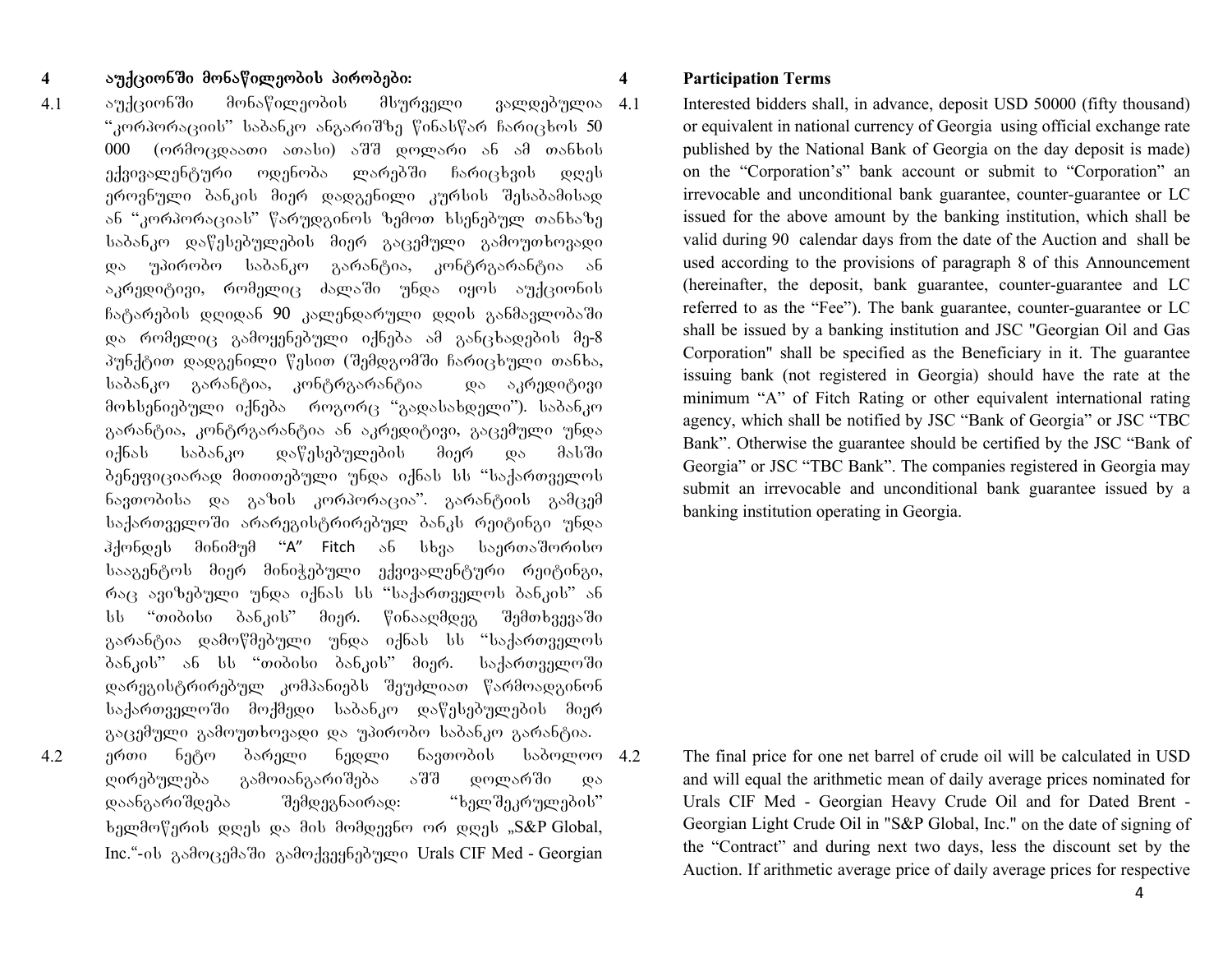Heavy 630gmo 68300060bsogob go Dated Brent – Georgian Light ნედლი ნავთობისათვის დღიური საშუალო ფასების საშუალო არითმეტიკულ მნიშვნელობას გამოკლებული აუქციონით დადგენილი დისკაუნტი (**ფასდაკლება**). თუ "ხელშეკრულების" ხელმოწერის დღეს ან მის მომდევნო ორი დღიდან რომელიმე დღეს არ მოხდა ნედლი ნავთობის შესაბამისი სახეობისათვის დღიური საშუალო ფასების საშუალო არითმეტიკული ფასის დადგენა (შემდგომში: "კოტირება"), მაშინ ერთი ნეტო ბარელი ნედლი ნავთობის საბოლოო ღირებულების გამოანგარიშება მოხდება "ხელშეკრულების" ხელმოწერის დღეს და მის მომდევნო დღეებში გამოქვეყნებული სამი "კოტირების" შესაბამისად.  $4.3$  and  $3.3$  augusta  $3.3$  augusta  $3.3$  augusta  $4.3$ 

- "კორპორაციის" მიერ წარმოდგენილი დისკაუნტის 5.70 (ხუთი მთელი შვიდი მეათედი) აშშ დოლარის მიმართ (ფასდაკლება ერთ ბარელ ნავთობზე) სავაჭრო 0,20 (ნოლი მთელი ორი მეათედი) აშშ დოლარის ბიჯით შემცირებით. 3.2. პუნქტით განსაზღვრული მიწოდების პირობის შემთხვევაში (რაც განპირობებულია იმით, რომ აღნიშნული რეჟიმის შემთხვევაში გამყიდველს მოუწევს დამატებითი ksრჯების გაღება) აუქციონზე ვაჭრობის შედეგად დაფიქსირებულ დისკაუნტს გამოაკლდება 1.04 აშშ დოლარი gsbდაკლება ერთ ბარელ ნავთობზე, შესაბამისად, მიღებული ოდენობა იქნება ერთი ბარელი ნავთობის zabayogo gabo.
- 4.4 აუქციონში მონაწილეობის მსურველი ვალდებულია 4.4 აუქციონში მონაწილეობის განაცხადის შეტანამდე შეიძინოს აუქციონში მონაწილეობის ბილეთი, რომლის ღირებულება შეადგენს 50 (ორმოცდაათი) ლარს. ბილეთის ღირებულება აუქციონში მონაწილეობის მსურველ პირებს არ დაუბრუნდება, გარდა იმ შემთხვევებისა, როდესაც აუქციონი არ შედგება "კორპორაციის" მიზეზით.
- $4.5$  "ხელშეკრულების" ხელმოწერა უნდა მოხდეს აუქციონში  $4.5$ გამარჯვებული პირის გამოცხადებიდან არაუგვიანეს 5  $(b \nmid n$ o)  $b$ ამუშაო დღისა.

type of Crude Oil is not established (hereafter "quotation") on the day of signature of the "Contract" or on any of the two next days, the final price of one net barrel of Crude Oil shall be calculated in accordance with the three "quotations" published on the day of signature of the "Contract" and on the following days.

4.3 The auction will proceed by reducing the discount USD **5.70 (five point seven)** per each barrel of oil by USD **0.20 (zero point two)** decrement per each new bid.

In case of delivery term defined by paragraph 3.2 (which is preconditioned by the fact that in case of the above regime the Seller will have to incur additional expenses), **1.04 USD** discount per one barrel of oil shall be deducted from the discount fixed as a result of bidding and accordingly, the obtained amount shall be the selling price of one barrel of oil.

- Prior to submission of application for the auction, interested bidders shall buy the auction participation pass at the price of GEL 50 (fifty Lari). The cost of the participation pass will not be refunded to interested bidders unless the Auction is cancelled by "Corporation".
- The "Contract" is to be signed within 5 (five) business days after the day the Auction Winner is nominated.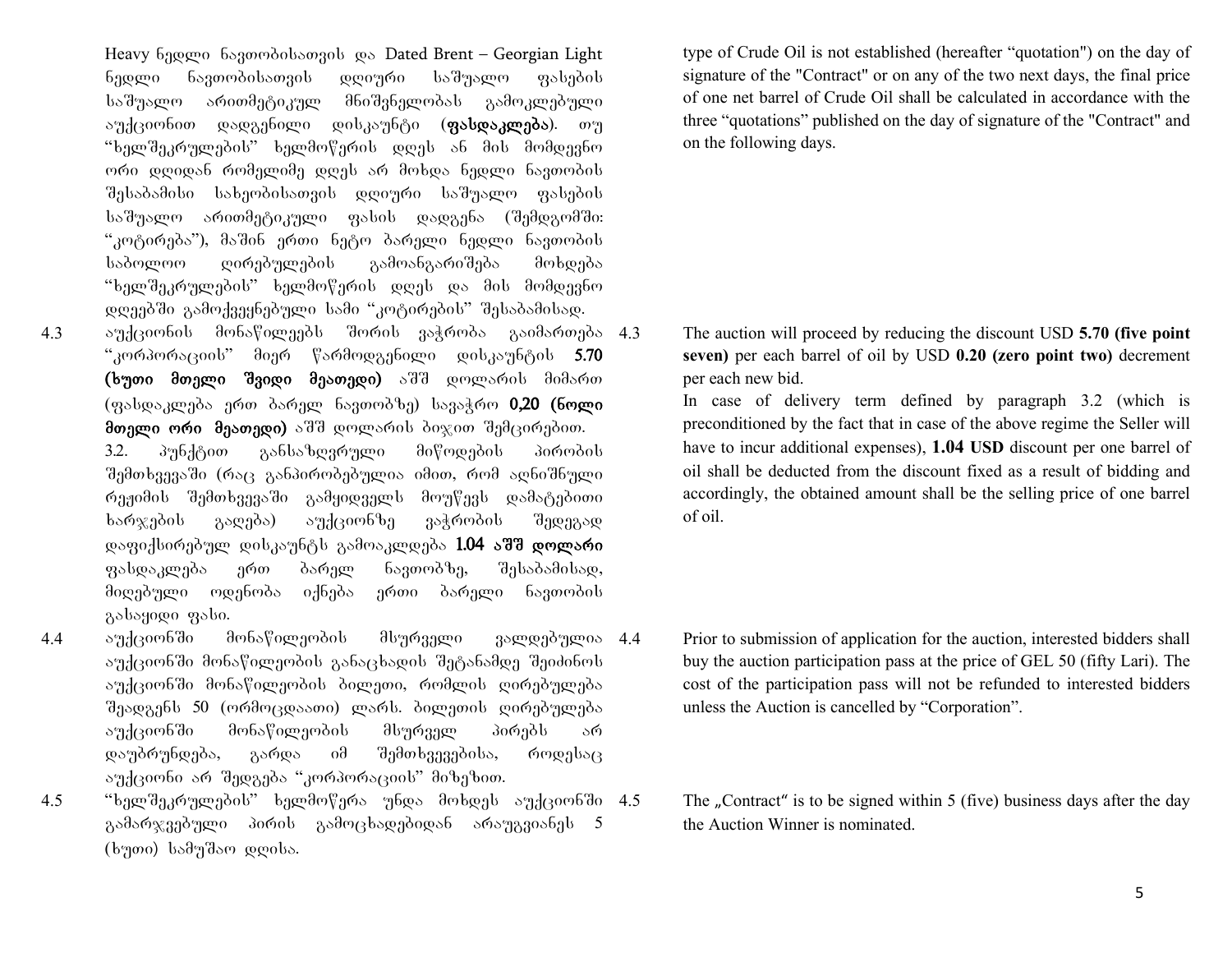- $4.6$  angressernebis and value and value and value and  $4.6$  and  $4.6$ მომსახურების, უსაფრთხოების უზრუნველყოფის და მოცდენის ხარჯი, გარდა გამყიდველის მიზეზით გამოწვეული მოცდენისა, ეკისრება ნავთობის მყიდველს.
- $4.7$  3.1 მუხლით გათვალისწინებული მიწოდების პირობის 4.7 შემთხვევაში ანგარიშსწორების დროს ნავთობის დირებულებას დაემატება დღგ, ხოლო ანგარიშსწორება განხორციელდება ლარში, ეროვნული ბანკის მიერ დადგენილი — კურსით — "ხელშეკრულებით" გათვალისწინებული პირობების შესაბამისად.

### **5** gamarjvebulis gamovlenis kriteriumebi: **5 The Auction Winner Selection Criteria**

- 5.1 აუქციონში გამარჯვებულად გამოცხადღება აუქციონში 5.1 მონაწილე, რომელიც ერთი ბარელი ნავთობის ყიდვისათვის  $\cdot$ კორპორაციას" შესთავაზებს სხვა მონაწილეებთან შედარებით ნაკლებ დისკაუნტს.
- 5.2 აუქციონში მონაწილე, რომელიც პირველი დაიწყებს 5.2  $3$ აჭრობას სწევს თავის დაფას, რაც ნიშნავს საწყისი ფასის ბიჯით შემცირებას. ანალოგიური წესი (ვაჭრობის დროს უკანასკნელად დაფიქსირებული ფასის ბიჯით შემცირება) მოქმედებს აუქციონში მონაწილეების მიერ დაფის  $\partial \overline{\partial}$   $\partial \overline{\partial}$  and  $\partial \overline{\partial}$   $\partial \overline{\partial}$  and  $\partial \overline{\partial}$  and  $\partial \overline{\partial}$  and  $\partial \overline{\partial}$  and  $\partial \overline{\partial}$  and  $\partial \overline{\partial}$

## 6 განაცხადის წარმოდგენის და აუქციონის ჩატარების ვადები 6 Time-frame for Submission of Application and Terms of the Auction

6.1 აუქციონში მონაწილეობის მსურველმა განაცხადი 6.1 აუქციონის პირობებზე თანხმობის და მონაწილეობის თაობაზე (ამ განცხადებაში სხვაგან მოხსენიებული როგორც "განაცხადი") "კორპორაციაში" უნდა  $\degree$ არმოადგინოს 2022 წლის 28 ივნისის  $14^{00}$  საათამდე. განაცხადს უნდა დაერთოს ამ განცხადების მე-7 მუხლში მითითებული ინფორმაცია/დოკუმენტაცია. აუქციონში მონაწილეობის მსურველმა განაცხადის წარდგენასთან ერთად წერილობით უნდა დააფიქსიროს საკუთარი გადაწყვეტილება მისთვის სასურველ მიწოდების რეჟიმთან დაკავშირებით. აუქციონში გამარჯვებულზე ნედლი

- The costs associated with on-site service, operation, safety and all fees associated with oil tank cars and/or oil tank wagons demurrage are to be covered by the Buyer, unless such demurrage is caused by the Seller.
- In case of delivery term stipulated by Article 3.1, VAT shall be added to the price of oil during payment. Payment shall be made in GEL, according to the exchange rate established by the National Bank of Georgia in accordance with the terms and conditions of the "Contract".

- The Bidder (Auction Participant) who offers the lowest discount for purchasing of one barrel of oil, will be nominated as the Auction Winner.
- The Bidder who is the first to start the bidding, shall raise his board, which means reduction of the initial price by one step. The same procedure (reduction of the last recorded price by one step during the bidding) is applied in case of next raising of the board by the auction participants.
- All interested Bidders, not later than 2.00 pm, June 28, 2022 shall submit to the "Corporation" application stipulating acceptance of the terms and conditions of the auction and willingness to participate (hereafter "Application"). Information/documents specified in Clause 7 of this Announcement shall be included with to the Application. The interested bidder must specify its decision in connection with the desirable delivery regime together with submission of the application. The crude oil will be delivered to the auction winner according to the regime specified by it when submitting the application.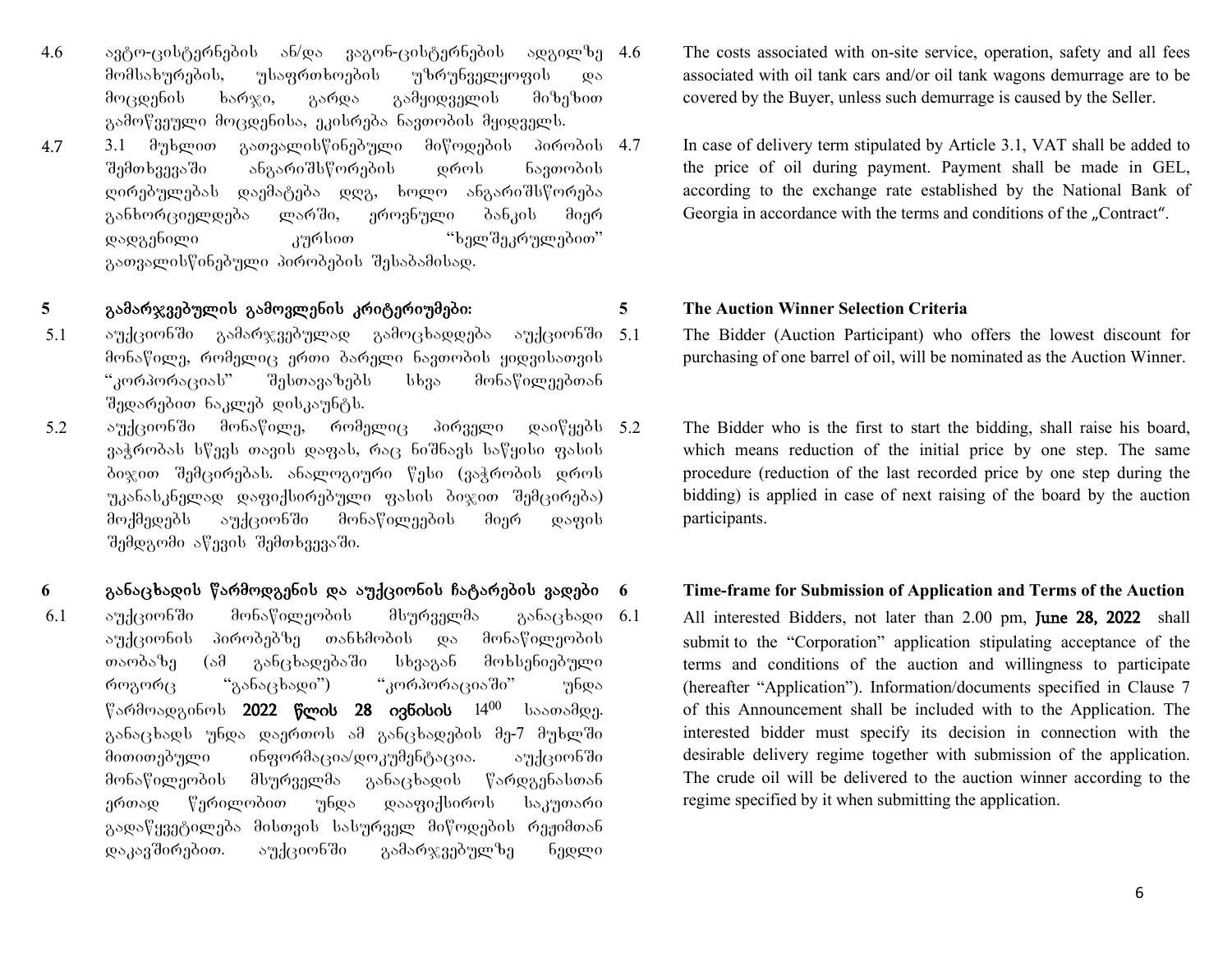ნავთობის მიწოდება მოხდება მის მიერ განაცხადის  $\%$ არდგენის დროს დაფიქსირებული რეჟიმის მიხედვით.

- $6.2$  განაცხადი წარმოდგენილი უნდა იქნას "კორპორაციის"  $6.2$  $b$ ათაო ოფისში შემდეგ მისამართზე:  $b$ sdowangen, d. wdogobo,  $b$ /o 0190, asbawob a $b$ sdangego  $N<sup>5</sup>21$ ,  $\beta$ gge: +995 (32) 224-40-40.
- 6.3 აუქციონი ჩატარდება **2022 წლის 28 ივნისის** 15<sup>00</sup> საათზე, 6.3 "კორპორაციის" ადმინისტრაციულ შენობაში (ქ. თბილისი, კახეთის გზატკეცილი  $N$ 21).
- 6.4 აუქციონში მონაწილე სუბიექტის წარმომადგენელი 6.4 ვალდებულია წარმოადგინოს პირადობის დამადასტურებელი საბუთი. პირადობის დამადასტურებელი საბუთის არქონა ჩაითვლება აუქციონზე გამოუცხადებლობად.

# 7. სხვა დოკუმენტები და ინფორმაცია, რომელიც 7.  $\nabla$ არმოდგენილი უნდა იქნას განაცხადთან ერთად:

- $7.1$  შესაბამისი საბანკო დაწესებულების მიერ გაცემული 7.1 "გადასახდელის" გადახდის დამადასტურებელი საბუთი, რომელშიც სხვა მონაცემებთან ერთად მითითებული უნდა იქნას გადარიცხული თანხა, გადამხდელი (გადამხდელის დასახელება და რეკვიზიტები უნდა ემთხვევოდეს განაცხადის შემომტანის დასახელებას და რეკვიზიტებს) და გადახდის მიზნობრიობა, ან ამ განცხადების 4.1 მუხლით დადგენილი საბანკო გარანტია, კონტრგარანტია ან აკრედიტივთან დაკავშირებული დოკუმენტაცია.
- $7.2$  შესაბამისი საბანკო დაწესებულების მიერ გაცემული 7.2 მონაწილეობის ბილეთის ღირებულების გადახდის დამადასტურებელი საბუთი, რომელშიც სხვა მონაცემებთან ერთად მითითებული უნდა იქნას გადარიცხული თანხა და გადახდის მიზნობრიობა;
- $7.3$  ამონაწერი სამეწარმეო რეესტრიდან. თუ აუქციონში  $7.3$ მონაწილე არ არის საქართველოს რეზიდენტი, წარმოდგენილი უნდა იქნეს სამეწარმეო რეესტრიდან ამონაწერის ექვივალენტური საბუთი ან
- Applications shall be submitted to the head office of "Corporation" at the following address: 21 Kakheti Highway, 0190 Tbilisi, Georgia Tel: +995 (32) 224 40 40.
- Auction will be held at 3.00 pm. June 28, 2022 at "Corporation" Head Office (21 Kakheti Highway, Tbilisi).
- 6.4 Interested Bidders shall present personal identification document. Person failing to present personal identification document will not be admitted to the Auction.

### **7. Documents and Information to be Submitted by the Interested Bidder along with the Application:**

Proof of payment of the "Fee", issued by a relevant banking institution, specifying the transferred amount, the payer (name and details of the payer shall correspond to the name and details of the interested bidder) and purpose of payment, in addition to other data; or the bank guarantee, counter-guarantee or documentation related to LC stipulated in paragraph 4.1 of this Announcement.

- Proof of payment for Auction participation pass, issued by a relevant banking institution, detailing the purpose of payment and transferred amount;
- Excerpt from Entrepreneurial Register. If the interested bidder is not a resident of Georgia, a document equivalent to Excerpt from Entrepreneurial Register or Letter/Certificate of Good Standing, issued by the authorized body of the country of incorporation, shall be submitted.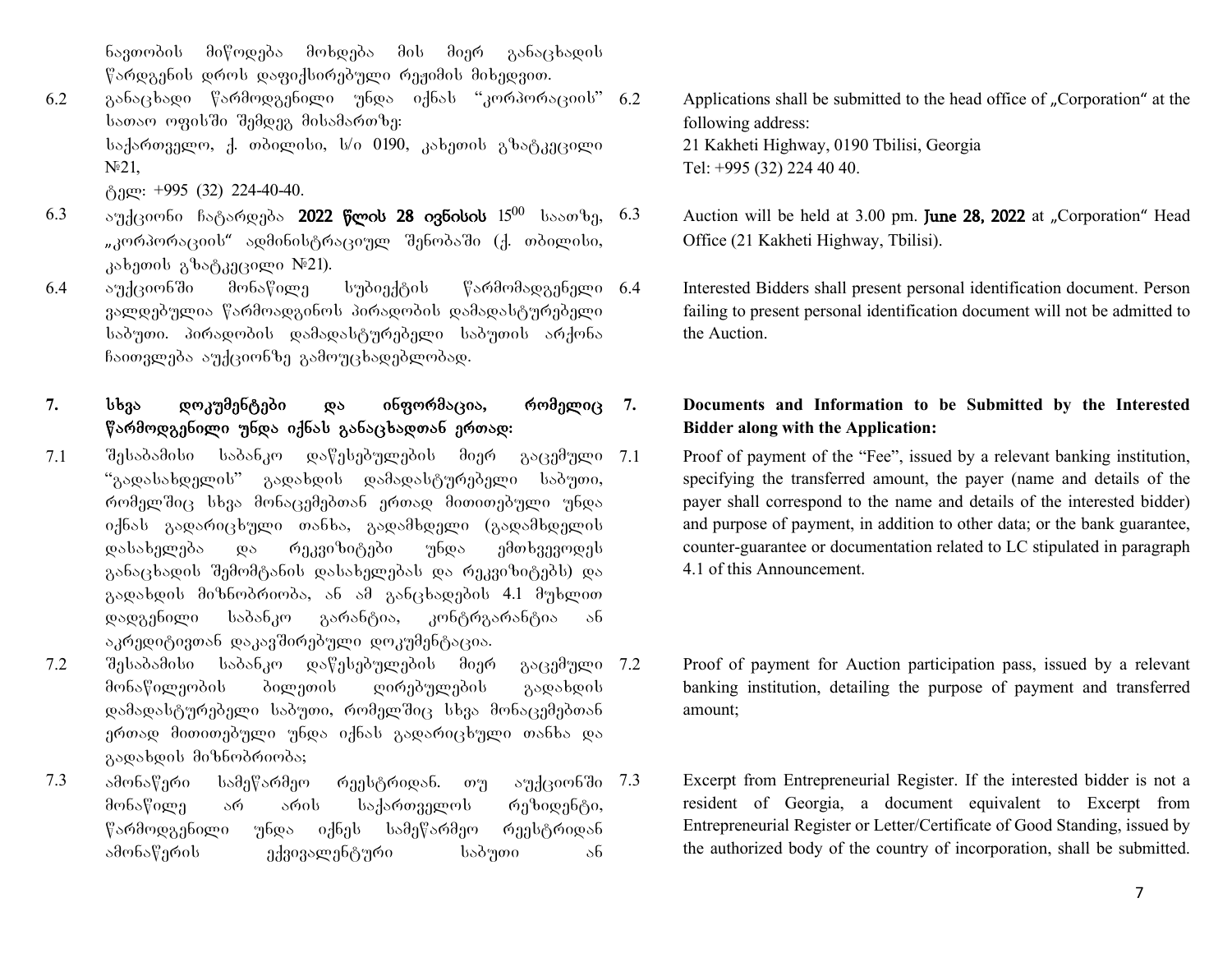$\nabla$ ერილი/სერტიფიკატი არარეზიდენტის სამართლებრივი და ფინანსური მდგომარეობის შესახებ (Letter/Certificate of Good Standing), გაცემული დაფუძნების ქვეყნის უფლებამოსილი ორგანოს მიერ, რომელშიც სხვა მონაცემებთან ერთად მითითებული უნდა იქნას არარეზიდენტის დირექტორები და  $\beta$ არმომადგენლობაზე უფლებამოსილი სხვა პირები. არარეზიდენტის მიერ წარმოდგენილი დოკუმენტები დამოწმებული უნდა იყოს აპოსტილით ან ლეგალიზებული  $\mu$ საზღვარგარეთ გაცემული საბუთებისათვის საქართველოს კანონმდებლობით დადგენილი წესის შესაბამისად, ამასთან დასაშვებია აპოსტილირებული დოკუმენტის საქართველოში ნოტარიულად დამოწმებული ასლის წარმოდგენა.

 $7.4$  თუ აუქციონზე შესაბამისი იურიდიული პირის $7.4$  $\nabla$ არმომადგენელია სხვა პირი, დირექტორის ან წესდებით და დაფუძნების ქვეყნის კანონმდებლობით მინდობილობის გარეშე წარმომადგენლობაზე უფლებამოსილი სხვა პირის გარდა, უნდა იქნას წარმოდგენილი ნოტარიულად დამოწმებული მინდობილობა, რომელიც ადასტურებს პირის უფლებამოსილებას იმოქმედოს აუქციონში მონაწილის სახელით. თუ აუქციონში მონაწილე არ არის საქართველოს რეზიდენტი და მინდობილობის ნოტარიულად დამოწმება არ ხდება საქართველოში, მაშინ მინდობილობა დამოწმებული უნდა იყოს აპოსტილით ან ლეგალიზებული საზღვარგარეთ გაცემული საბუთებისათვის მოქმედი კანონმდებლობით დადგენილი წესის შესაბამისად. დასაშვებია აპოსტილირებული დოკუმენტის საქართველოში ნოტარიულად დამოწმებული ასლის წარმოდგენა. მინდობილობაში უნდა მიეთითოს წარმომადგენელი პირის პირადობის მოწმობის ან საპასპორტო მონაცემები.

- 
- $7.5$  აუქციონში მონაწილეს რეკვიზიტები: დასახელება,  $7.5$ საკონტაქტო მისამართი, საიდენტიფიკაციო კოდი, ტელეფონის ან/და ფაქსის ნომერი, საბანკო რეკვიზიტები.

Such document shall indicate directors and other persons authorized to represent the non-resident interested bidder in the Auction. Documents submitted by a non-resident bidder must be certified by an apostille or legalized in accordance with the procedure established under the current legislation of Georgia for documents issued abroad. It is also allowed to submit a copy of the apostilled document notarized in Georgia.

7.4 Notarized Letter of Attorney certifying the authority of the person to represent the interested bidder in the Auction, if the relevant legal entity is represented at the Auction by other person, except the Director or other person authorized for representation without Letter of Attorney under the Charter and legislation of the country of origin. If the Bidder is not a resident of Georgia and the Letter of Attorney is not notarized in Georgia, then Letter of Attorney shall come with an apostille or has to be legalized in accordance with the procedure established under the current legislation of Georgia for documents issued abroad. It is allowed to submit a copy of the apostilled document notarized in Georgia. Letter of Attorney shall include personal ID card or passport details of the person representing the interested bidder.

Interested bidder information: name, contact address, identification code, telephone and/or fax numbers, bank account details.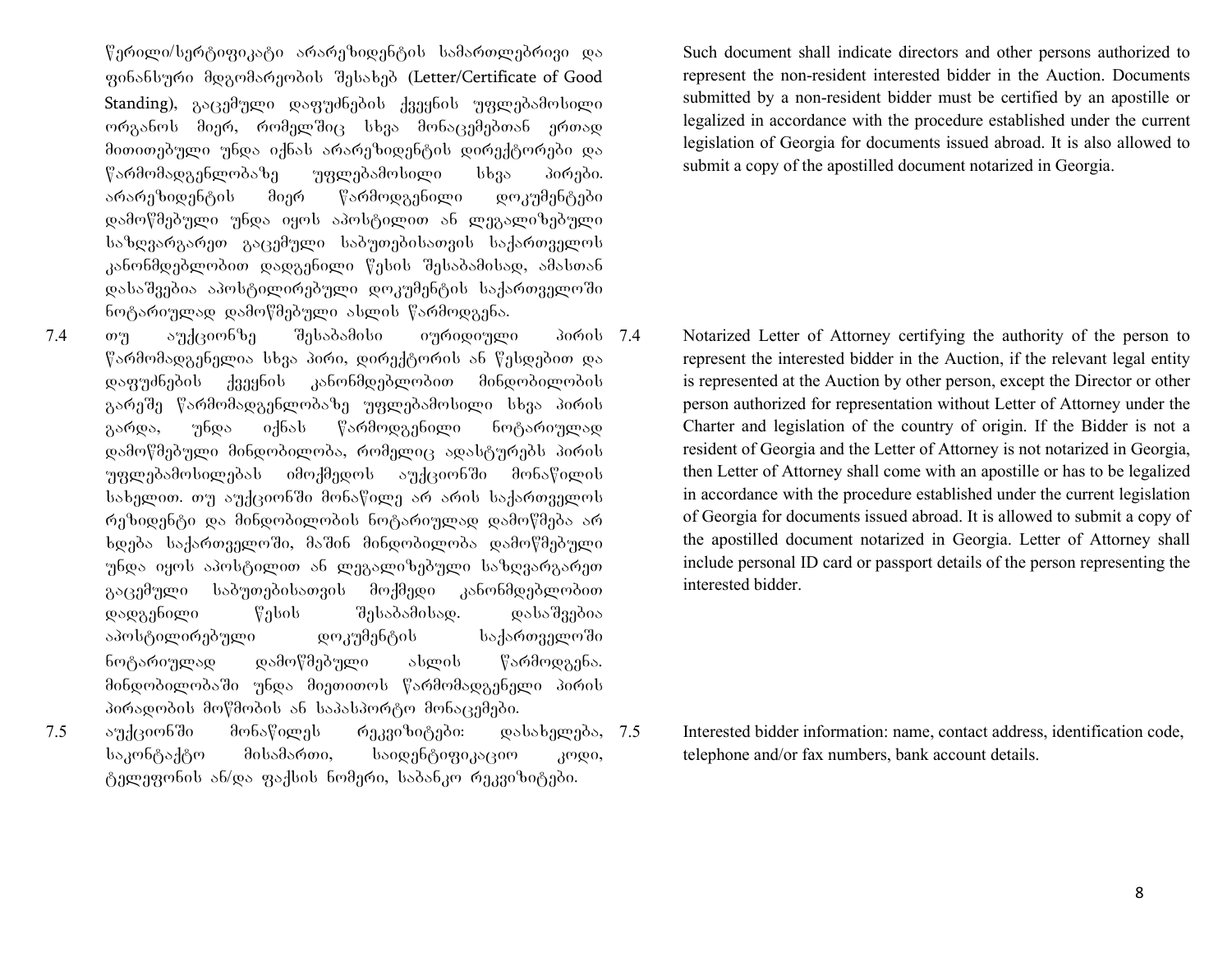**8** gadaxdis pirobebi: **8 Terms of Payment** 8.1 აუქციონში გამარჯვებული ვალდებულია ნავთობის $8.1$ მიწოდების დაწყებამდე წინასწარ გადაიხადოს საავანსო თანხა, მისაწოდებელი ნავთობის ღირებულების 110 (ასათი) პროცენტის ოდენობით. ნავთობის ამგვარი ღირებულება გამოითვლება "ხელშეკრულების" გაფორმების დღისათვის "S&P global, Inc."-ob გამოცემაში გამოქვეყნებული Urals CIF

Med - Georgian Heavy bagggo bagomoobsongob go Dated Brent -Georgian Light 6ედლი ნავთობისთვის გამოქვეყნებული  $\partial \delta$ კ $\beta$ სიმალური ფასის (დისკაუნტის გათვალისწინებით, ანუ მაქსიმალურ ფასს გამოკლებული დისკაუნტის ოდენობა) გამრავლებით მისაწოდებელი ნავთობის ბარელების  $\frac{1}{3}$  სავარაუდო რაოდენობის 110 (ასათი) პროცენტზე, რასაც 3.1 პუნქტით განსაზღვრული მიწოდების პირობის შემთხვევაში algaa waadagada wwa. laaas6loo oos6bol gawabwol ნაცვლად მყიდველს ექნება უფლებამოსილება "კორპორაციას" წარუდგინოს აღნიშნული საავანსო თანხის ოდენობის საბანკო დაწესებულების მიერ გაცემული გამოუთხოვადი და უპირობო საბანკო გარანტია, კონტრგარანტია ან აკრედიტივი, რომელიც გაცემული უნდა იქნას საბანკო დაწესებულების მიერ და მასში ბენეფიციარად მითითებული უნდა იქნას სს "საქართველოს ნავთობისა და გაზის კორპორაცია". გარანტიის გამცემ საქართველოში არარეგისტრირებულ ბანკს რეიტინგი უნდა  $\partial \partial \phi$ ერდეს მინიმუმ "A" Fitch ან სხვა საერთაშორისო სააგენტოს მიერ მინიჭებული ექვივალენტური რეიტინგი, რაც ავიზებული უნდა იქნას სს "საქართველოს ბანკის" ან სს "თიბისი ბანკის" მიერ. წინააღმდეგ შემთხვევაში გარანტია დამოწმებული უნდა იქნას სს "საქართველოს ბანკის" ან სს "თიბისი ბანკის" მიერ. საქართველოში დარეგისტრირებულ კომპანიებს შეუძლიათ წარმოადგინონ

საქართველოში მოქმედი საბანკო დაწესებულების მიერ გაცემული გამოუთხოვადი და უპირობო საბანკო გარანტია.

The Auction Winner shall pay the "Corporation" the advance amount in advance, on the amount equal to 110 (one hundred ten) percent of the price of oil to be delivered. Such price is calculated by multiplying 110 (one hundred ten) percent of the estimated number of barrels to be delivered and the highest price nominated for Urals CIF Med - Georgian Heavy Crude Oil and Dated Brent – Georgian Light Crude Oil in "S&P Global, Inc." by the day of execution of the "Contract" (considering the discount, i.e. the highest price less the amount of discount) plus VAT in case of delivery term stipulated by Article 3.1. Instead of payment of the advance amount the Buyer shall be entitled to submit to the "Corporation" an irrevocable and unconditional bank guarantee, counterguarantee or LC for the above advance amount which shall be issued by a banking institution and JSC "Georgian Oil and Gas Corporation" shall be specified as the Beneficiary in it. The guarantee issuing bank (not registered in Georgia) should have the rate at the minimum "A" of Fitch Rating or other equivalent international rating agency, which shall be notified by JSC "Bank of Georgia" or JSC "TBC Bank". Otherwise the guarantee should be certified by the JSC "Bank of Georgia" or JSC "TBC Bank". The companies registered in Georgia may submit an irrevocable and unconditional bank guarantee issued by a banking institution operating in Georgia.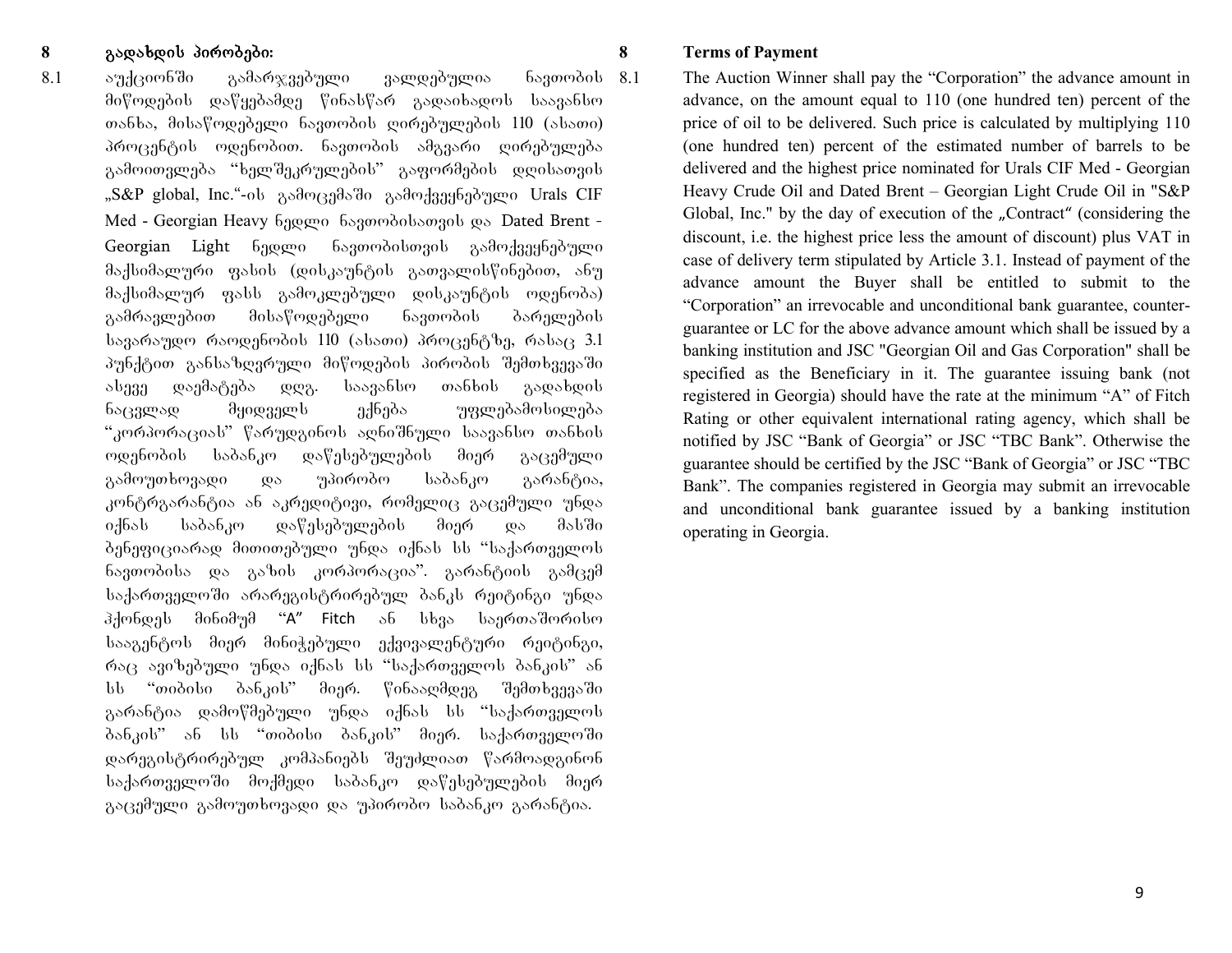$8.2$  aoრს, რომელმაც აუქციონში მონაწილეობისათვის  $8.2$ გადაიხადა "გადასახდელი", გარდა აუქციონში გამარჯვებულისა, "გადასახდელი", შესაბამისი წერილობითი მოთხოვნის საფუძველზე, დაუბრუნდება "კორპორაციაში"  $\partial_{\Omega}$ საბამისი მოთხოვნის წარდგენიდან 3 (სამი) საბანკო დღის განმავლობაში. "გადასახდელი" არ დაუბრუნდება იმ პირს, რომელმაც წარმოადგინა აუქციონში მონაწილეობის მისაღებად აუცილებელი საბუთები, მაგრამ არ გამოცხადდა სააუქციონო ვაჭრობაში მონაწილეობის მისაღებად, ან კიდევ გამოცხადდა აუქციონზე, მაგრამ მონაწილეობა არ შიიღო სააუქციონო ვაჭრობაში, რის გამოც აუქციონი არშემდგარად გამოცხადდა. "გადასახდელი" არ დაუბრუნდება აუქციონში გამარჯვებულს ასევე იმ შემთხვევაში, თუ ის კორპორაციასთან აუქციონის ჩატარებიდან, ამ განცხადების 4.5 პუნქტით გათვალისწინებულ ვადებში არ გააფორმებს "ხელშეკრულებას".

- $8.3$  and  $\beta$  and  $\gamma$  and  $\gamma$  and  $\gamma$  and  $\gamma$  and  $\gamma$  and  $\gamma$  and  $\gamma$  and  $\gamma$  and  $\gamma$  and  $\gamma$  and  $\gamma$  and  $\gamma$  and  $\gamma$  and  $\gamma$  and  $\gamma$  and  $\gamma$  and  $\gamma$  and  $\gamma$  and  $\gamma$  and  $\gamma$  and  $\gamma$  and  $\gamma$  and  $\gamma$ გამოყენებული იქნება პირგასამტეხლოს სახით, "ხელშეკრულების" გაფორმების ვალდებულების დარღვევის შემთხვევაში.
- $8.4$  ,, $\partial$ ყიდველი" უფლებამოსილია "გადასახდელი" (როგორც  $8.4$ საბანკო გარანტიის, კონტრგარანტიის ან აკრედიტივის წარმოდგენის, ასევე "კორპორაციის" ანგარიშზე თანხის აკუმულირების/დეპონირების შემთხვევაში) გამოიყენოს მისაწოდებელი სასაქონლო ნავთობის საფასურის ანგარიშში, ასევე "ხელშეკრულების" შესრულების უზრუნველყოფის გარანტიასთან დაკავშირებულ ვალდებულების შესასრულებლად.
- $8.5$  "გადასახდელთან", ასევე "ხელშეკრულებით" დადგენილი  $8.5$ სხვა საბანკო გარანტიის, კონტრგარანტიის ან აკრედიტივის  $\beta$ არდგენასთან დაკავშირებულ ყველა ხარჯს, მათ შორის საბანკო გარანტიის ავიზებასა და დამოწმებასთან დაკავშირებულ ყველა ხარჯ $\mathbf{b}$ , შესაბამისად გაიღებს აუქციონში მონაწილე და აუქციონში გამარჯვებული.

Upon receipt of a written notice, "Corporation", within 3 (three) banking days after submission of the respective request to the "Corporation", will return the "Fee" back to all Auction Participants, except for the Auction Winner. The "Fee" shall not be returned to the interested bidders who submitted relevant documentation, but did not show up to participate in the auction, or showed up, but did not participate in it, resulting in declaration of the Auction void. The "Fee" shall not be returned to the Auction Winner in case the Auction Winner fails to execute the "Contract" with the "Corporation" within the terms specified by paragraph 4.5 of this Announcement, after holding the Auction.

- The "Fee" will be retained by "Corporation" as a penalty in case the Auction Winner breaches the obligation to execute the "Contract".
- The Buyer shall be authorized to use the "Fee" (in case of submission of bank guarantee, counter-guarantee or LC, as well as accumulation/deposition of the amount into the account of the "Corporation") as offset against the cost of oil to be delivered as well as for performance of the obligation related to Performance Guarantee.
- All costs and expenses associated with provision of "Fee", and other bank guarantee, counter guarantee or LC stipulated by the "Contract", including bank guarantee notification and confirmation costs and expenses, shall be borne by the Auction Participant and the Auction Winner respectively.